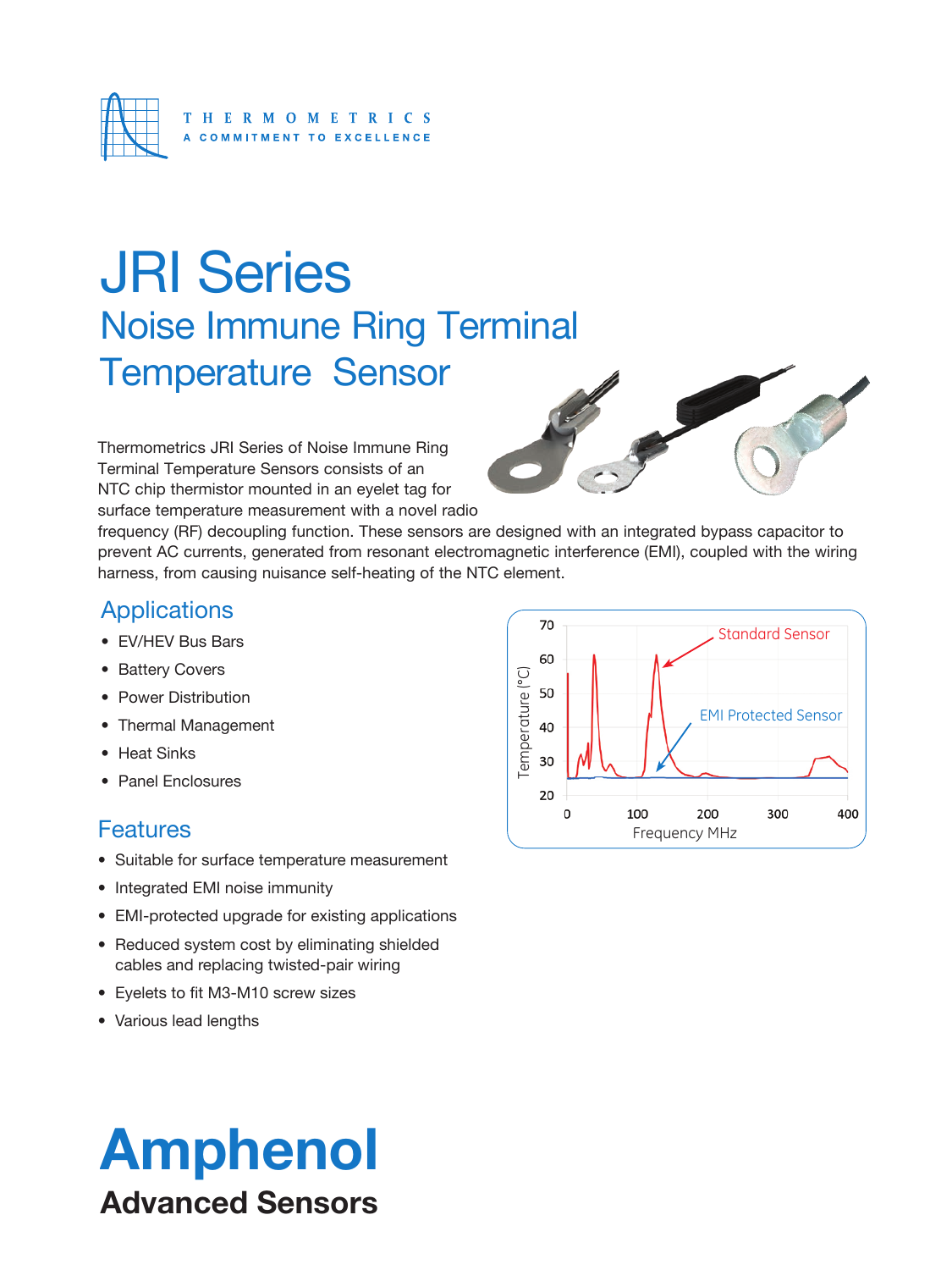## JRI Series - Specifications

| <b>Operating Temperature</b> | $-40^{\circ}$ C to 105 $^{\circ}$ C          |  |  |
|------------------------------|----------------------------------------------|--|--|
| R <sub>25</sub>              | $10K\Omega$ ±1%                              |  |  |
| Capacitance                  | 100NF ±15%                                   |  |  |
| Threshold                    | 500V STANDOFF DC 100 M $\Omega$              |  |  |
| Eyelet Material              | <b>Tinned Copper</b>                         |  |  |
| Compliance                   | <b>ROHS</b>                                  |  |  |
| Wire                         | UL94-V0 24AWG 150°C 300V, TWIN, XLPE, 1000mm |  |  |

| י ושטוטנעו וטט    | <b>TUTTPULATURE</b> |                                         |                                             |  |  |  |
|-------------------|---------------------|-----------------------------------------|---------------------------------------------|--|--|--|
| Temperature<br>°С | R/R<br>Nominal<br>Ω | Resistance<br><b>Tolerance</b><br>$±$ % | Temperature<br><b>Tolerance</b><br>$\pm$ °C |  |  |  |
| $-20$             | 9.6807              | 6.80                                    | 1.17                                        |  |  |  |
| $-15$             | 7.2809              | 6.58                                    | 1.17                                        |  |  |  |
| $-10$             | 5.5253              | 6.35                                    | 1.17                                        |  |  |  |
| -5                | 4.2292              | 6.14                                    | 1.17                                        |  |  |  |
| 0                 | 3.2640              | 5.94                                    | 1.16                                        |  |  |  |
| 5                 | 2.5391              | 5.74                                    | 1.16                                        |  |  |  |
| 10                | 1.9902              | 5.54                                    | 1.16                                        |  |  |  |
| 15                | 1.5713              | 5.36                                    | 1.15                                        |  |  |  |
| 20                | 1.2493              | 5.18                                    | 1.15                                        |  |  |  |
| 25                | 1.0000              | 5.00                                    | 1.14                                        |  |  |  |
| 30                | 0.8056              | 5.17                                    | 1.21                                        |  |  |  |
| 35                | 0.6530              | 5.34                                    | 1.29                                        |  |  |  |
| 40                | 0.5325              | 5.50                                    | 1.37                                        |  |  |  |
| 45                | 0.4367              | 5.65                                    | 1.45                                        |  |  |  |
| 50                | 0.3601              | 5.81                                    | 1.53                                        |  |  |  |
| 55                | 0.2985              | 5.96                                    | 1.61                                        |  |  |  |
| 60                | 0.2487              | 6.10                                    | 1.69                                        |  |  |  |
| 65                | 0.2082              | 6.24                                    | 1.78                                        |  |  |  |
| 70                | 0.1751              | 6.38                                    | 1.87                                        |  |  |  |
| 75                | 0.1480              | 6.52                                    | 1.96                                        |  |  |  |
| 80                | 0.1256              | 6.65                                    | 2.05                                        |  |  |  |
| 85                | 0.1070              | 6.77                                    | 2.15                                        |  |  |  |
| 90                | 0.09155             | 6.90                                    | 2.24                                        |  |  |  |
| 95                | 0.07864             | 7.02                                    | 2.34                                        |  |  |  |
| 100               | 0.06781             | 7.14                                    | 2.44                                        |  |  |  |
| 105               | 0.05868             | 7.26                                    | 2.54                                        |  |  |  |

#### Resistance - Temperature Data

|                    | <b>Eyelet Dimensions / mm</b> |                |      |     |     |  |
|--------------------|-------------------------------|----------------|------|-----|-----|--|
| <b>Eyelet Size</b> | D                             | D <sub>2</sub> |      | L2  | TL. |  |
| M3.5               | 8                             | 3.7            | 21.5 | 8.5 | 5   |  |
| M <sub>4</sub>     | 8                             | 4.3            | 23.8 | 8.5 | 5   |  |
| M <sub>5</sub>     | 8.8                           | 5.3            | 23.8 | 8.5 | 5   |  |
| M <sub>6</sub>     | $12 \overline{ }$             | 6.4            | 23.8 | 8.5 | 5   |  |
| M <sub>8</sub>     | 15                            | 8.4            | 29.8 | 8.5 | 5   |  |
| M <sub>10</sub>    | 15                            | 10.5           | 29.8 | 8.5 | 5   |  |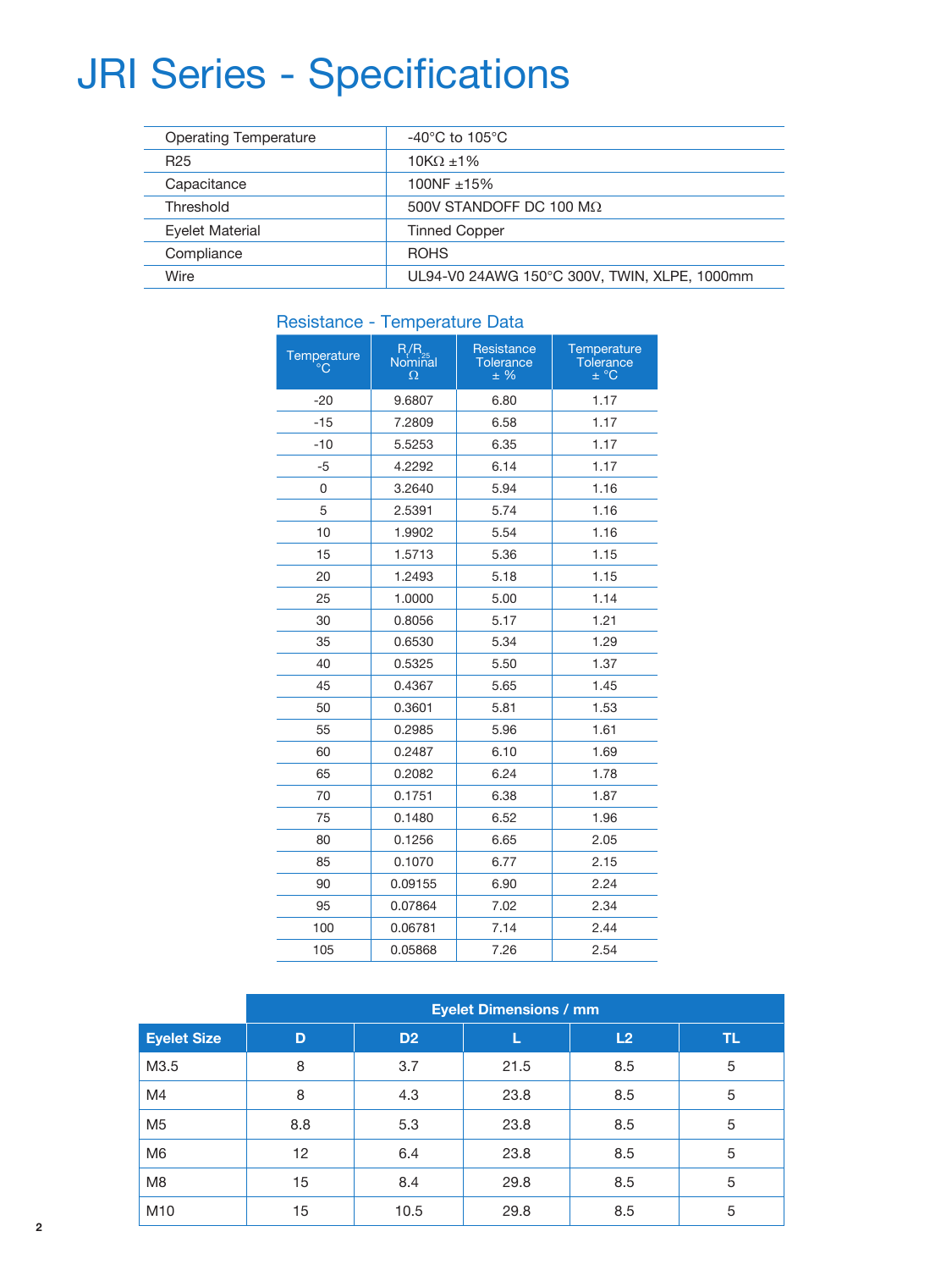## JRI Series - Ordering Information

The code number to be ordered may be specified as follows:



\*\* Other resistance and tolerance values available on request.

TL.